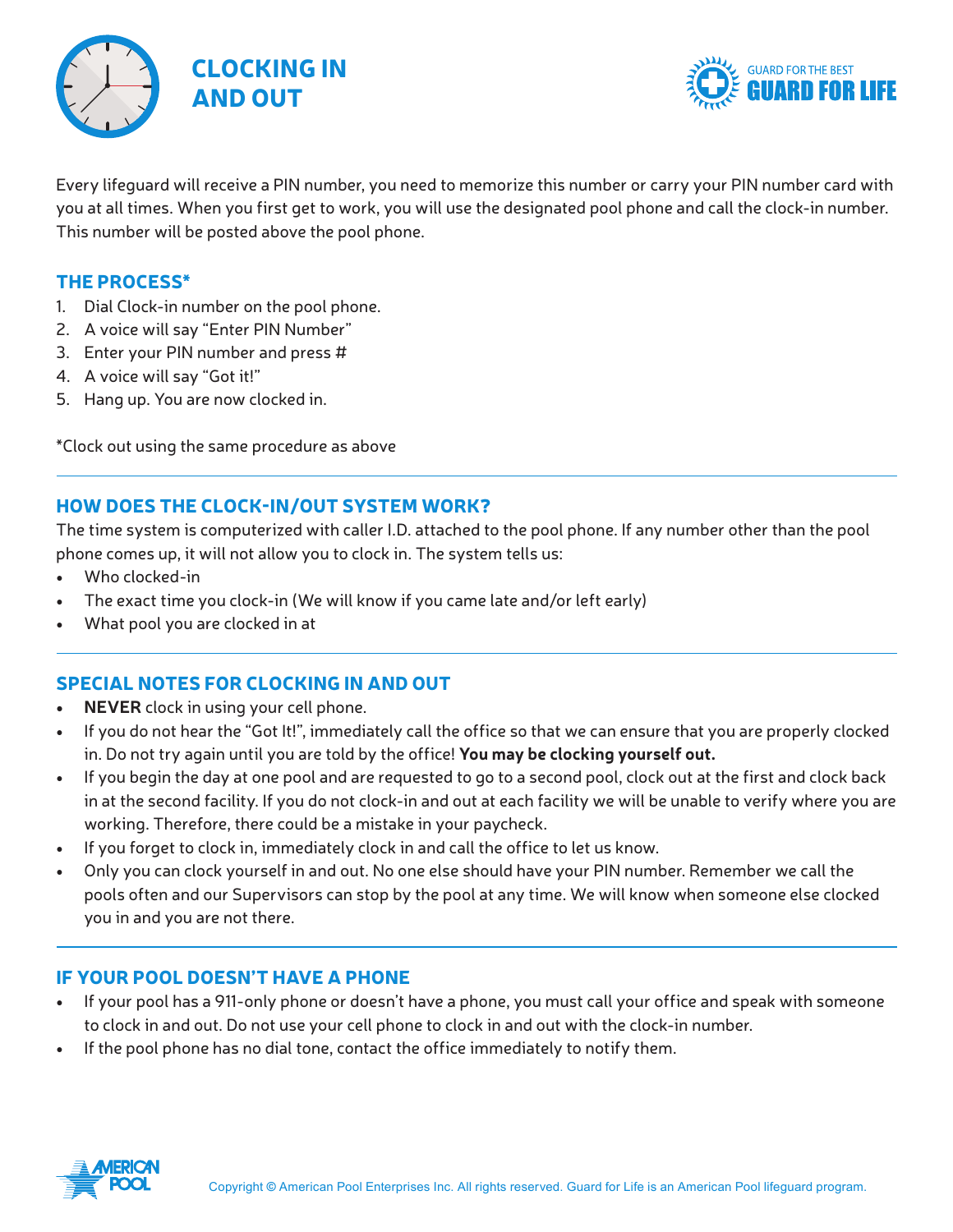



#### Ceridian self service website

The employee Ceridian Self-Service System is designed for use by individuals with an electronic form of payment.

With the Ceridian website you will be able to:

- View your bi-weekly earnings statements online.
- Change your payroll address
- Change your Federal Form W-4 information
- Find useful links to Newport Group & other benefit program websites
- Find useful corporate-wide forms for easy reference.

To access the system, please use this URL: https://sss2.ceridian.com/americanpools

**Username:** First Initial of First Name (CAP) + Full Last Name (with first letter in CAPs), as it appears in the payroll system + Last 4 digits of Social Security Number

**Default Password:** First Initial (CAP), Last Initial (CAP), next two lowercase letters of your last name + Last 4 digits of SSN

## The Scheduler Application

The Scheduler is an online scheduling system for lifeguards on www.guardforlife.com. It allows guard employees to view, confirm and manage their schedules simply by logging into the employee portal. This is an important tool for lifeguards to learn before the season begins.

- We make our best attempt to ensure that each lifeguard will be assigned a schedule in advance.
- Scheduling will be done online through the Scheduler application, which can be accessed through www. guardforlife.com
- If there are any permanent changes to your availability you should contact the office as soon as possible.
- If you need to request a day off, please adhere to your office's day off request policies and procedures. The sooner you place the request the more likely you are to receive it. Remember it is a request, it is not guaranteed until it has been approved by your staffing department.

If for any reason you need to change your schedule after it has been assigned, you will need to assist the staffing department in finding a shift substitute. You are still expected to work the shift until a substitute has been found.

## Online Guides and Employee Portal

The following resources may be found on the Guard For Life employee portal on www.guardforlife.com:

- **• Employee Handbook** This handbook is a must read. It contains all company policies and procedures.
- **• The Scheduler Guide** This guide will help you understand how to manage your schedule online.
- **• Payroll Calendar** See when payday is and check when pay periods start and end.
- **• Explanation of Pay** See the dates, hours and pools you worked at.

Additional resources may be added throughout the season.

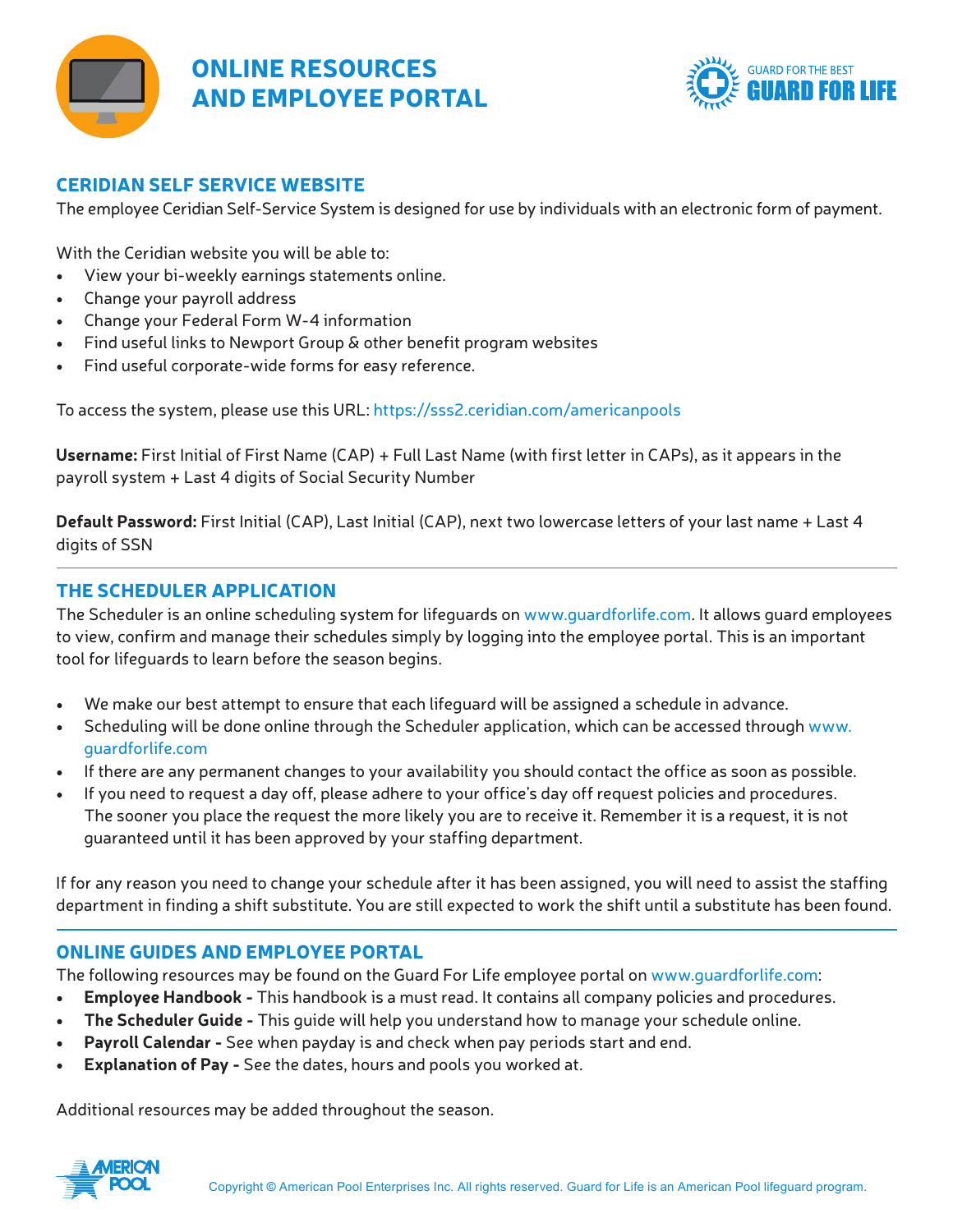

# Payroll card AND ELECTRONIC PAYMENT



Your paycheck may be given to you on a payroll card, which is a popular electronic alternative to using paper checks. Each pay period, the money you've earned will be immediately deposited onto the card. A payroll card acts like a bank debit card. Your funds are accessible online 24/7 for transfers or direct deposit.

# Payroll card benefits

- **• You no longer have to wait for paper checks.** Payroll is automatically deposited onto your card every payday.
- **• You have greater access to your cash.** You can access your wages with your payroll card 24/7 at an ATM. (Fees may apply)
- **• You can check your balance anytime.** Keep track of your money from anywhere by checking the balance online or by phone. You can even sign up for free text message alerts.
- **• You can setup automated transfers** to your personal bank account, just like direct deposit.

## ACTIVATING THE CARD

- **• Your payroll card will arrive by mail**. Please look out for a plain envelope. Check with your staffing department for an estimated arrival date.
- **• As soon as you receive your card, activate it** by calling the number on the sticker. Activation is required before you can use the card.
- **• Once activated, the phone number on the card can be called anytime** you want to check the balance of the card. You may also set up text message alerts online.
- **• You can sign up for online access to your card at www.cardholder.comdata.com**. You will need your card number and activation code to register. Your registration code is your birthday (MM/DD/YYYY).

# USING THE CARD

- You may obtain cash at ATMs, but you may incur fees depending on the ATM. Please see the full Payroll Card "How to Get Started and More" guide for an explanation of fees.
- You may use your card anywhere MasterCard is accepted.
- You may make purchases at PIN-based POS merchants that accept MasterCards. Many retailers will allow you to get cash back when you make a purchase.
- You may transfer funds to a bank account after completing the required paperwork online. You can set up auto-transfer for free after each pay load.

If you lose your card, call Comdata Customer Service at **1-888-265-8228** to report it. The first replacement card is free and will take up to 10 business days to arrive. In the meantime, you will still have access to the funds online. Additional card replacements are subject to fees.

# EXPLANATION OF PAY

- A pay stub is a document that will allow you to see every detail regarding your paycheck. (Pay rate, hours worked, taxes taken out, YTD, etc.)
- **• Hours breakdown** will be available by logging into www.guardforlife.com.
- To access your **pay stub**, you will need to log on to http://sss2.ceridian.com/americanpools. Your login info will be emailed to you before you begin working. (See Online Resources and Employee Portal)
- Please contact the Staffing Department with any questions.

## **For full information about your card, see the Comdata Payroll Card "How to Get Started and More" guide.**